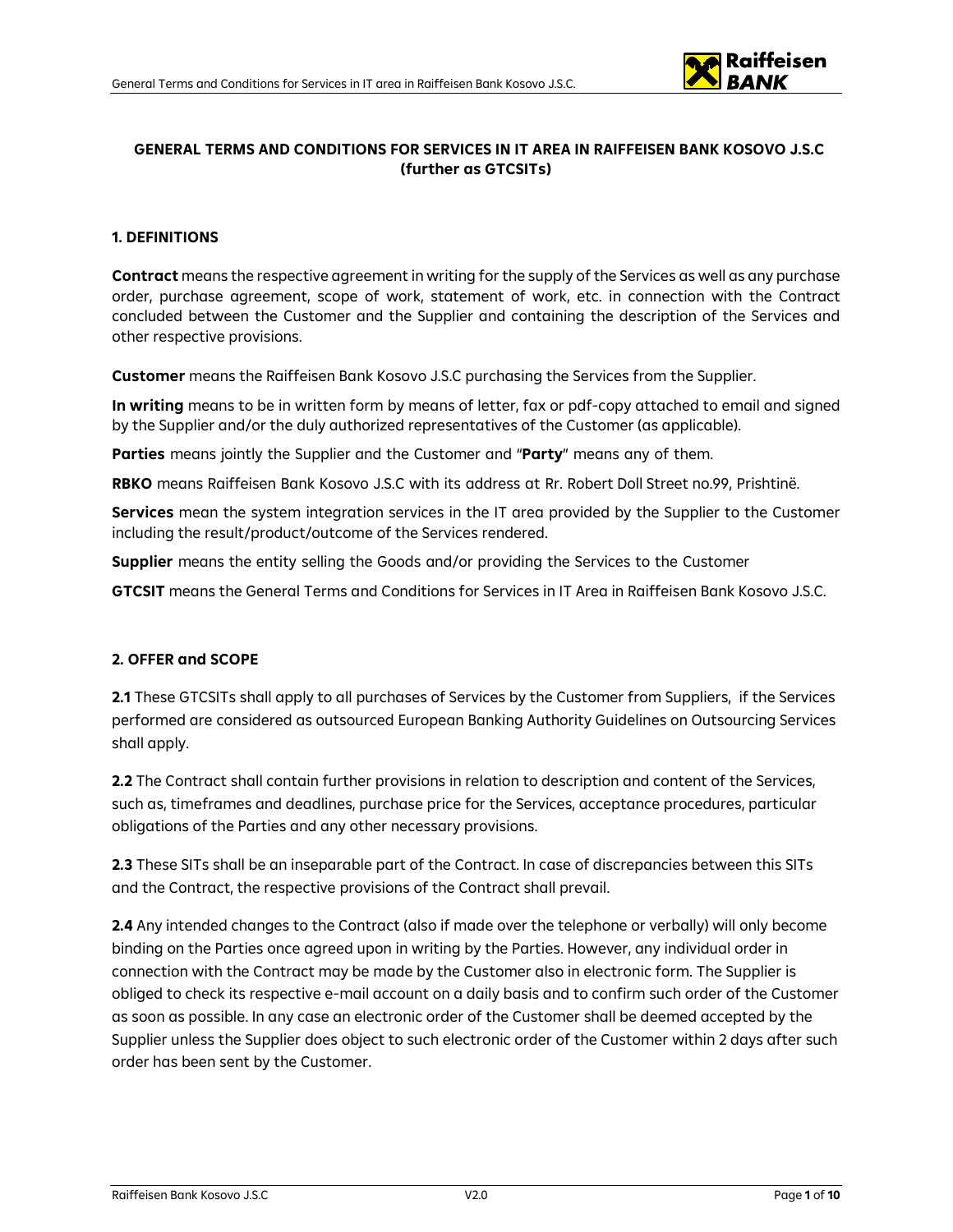

**2.5** The Supplier shall not assign or transfer its right and obligations under the Contract to any other person or subcontractor without explicit consent issued by the Bank.

**2.6** The Supplier shall not be entitled to employ third parties for performing the Contract, except if prior approved by the Customer in writing (such approval not to be unreasonably withheld). The Supplier shall assume full responsibility for such third parties and the employment of such third parties shall not release the Supplier from its obligations in relation to the Contract.

**2.7** The Services shall be offered and provided at a fixed price. In case the Parties have agreed that the Services are charged on the basis of hours worked and expenses incurred (time and material based agreement) the Supplier has to provide an estimate of the fees for the Services and a maximum amount for such Services. Such maximum amount must not be exceeded by the Supplier. No price shall be increased during the term of the agreement. Such restriction shall not apply in case the price is VAT inclusive and there is a legislative change in the applicable VAT percentage.

## **3. PERFORMANCE**

**3.1** The Services shall be performed in the place and at the date and time agreed upon by the Parties in the Contract).

**3.2** The place of performance shall be the place where the Services have to be performed in accordance with the Contract.

**3.3** The Supplier shall be responsible for the project implementation and the project documentation and shall provide the Customer with respective status reports on a regular basis and upon request.

**3.4** In case the Supplier is not able to perform the Services in the place or at the date and time agreed upon by the Parties in the Contract due to circumstances outside the Supplier's control (e.g. vis major, strike, natural disasters, acts of war), the Customer may – in its sole discretion – agree to a prolongation of the time for performance. In case the Supplier does not agree to such prolongation the Customer shall be entitled to rescind the Contract without facing any claims from the Supplier.

**3.5** In respect to any delay in the agreed terms of performance of Services, the Customer reserves the right to charge a penalty fee the amount to be determined in the Contract. In case the delay exceeds certain days (to be determined in the contract), the Bank shall be entitled to rescind this agreement with immediate effect. In this case, the Supplier shall be obliged to pay 30% of the agreed sum of the agreement. The Supplier shall not be entitled to assert any claim for damages.

**3.6** The right of the Bank to claim additional damages shall remain unaffected by the contractual penalty as and in particular, but not limited to, shall encompass any costs incurred by the Bank for the procurement of replacement of Services from another Supplier.

**3.7** The Supplier may deviate from the agreed upon terms and conditions for provisions of Services only provided that it has informed the Customer accordingly in advance of such intended deviation and the Customer has provided his written consent thereto. More specific provisions in the SITs shall remain unaffected.

**3.8** The Supplier shall provide the Customer with detailed work sheets for the Services performed including detailed information on the Services rendered, the working times of the persons performing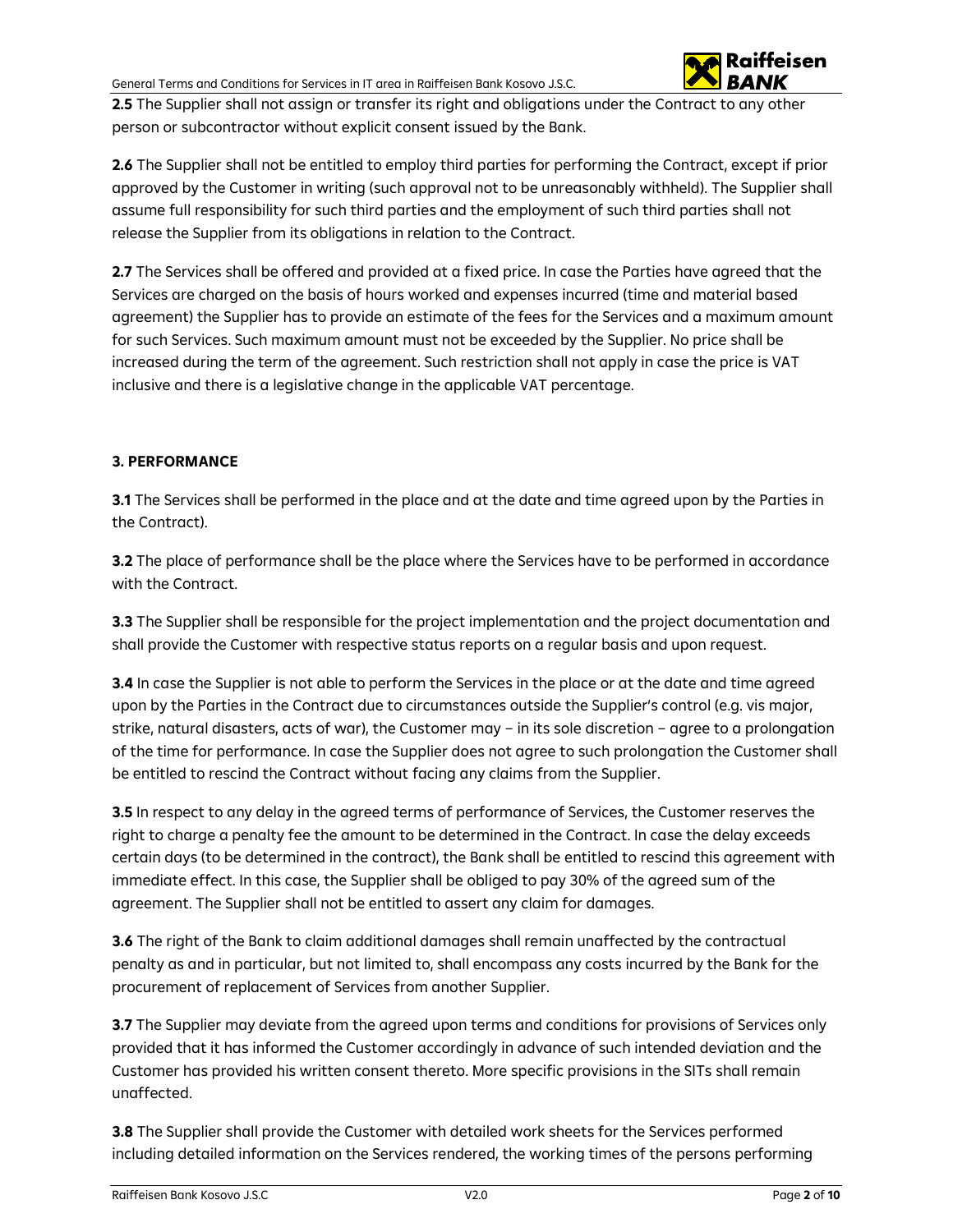

such Services and any costs and expenses connected therewith. Such work sheets shall be provided to the Customer together with the invoice or every month (whatever occurs earlier).

**3.9** The Supplier shall provide the Customer with any necessary documentation in relation to the Services, such as administration, licenses, user and installation manuals free of charge. To the extent reasonable feasible the documentation shall be provided in local language of the Customer and in English.

**3.10** Upon completion of the agreed Services the final acceptance procedure shall be commenced.

**3.11** After the final acceptance (further as "**Final Acceptance Decision**") made by the Customer's representative or steering committee (if established) pursuant to the agreed upon acceptance procedure the Services shall go life.

**3.12** Risk in the Services shall be and remain vested in the Supplier until the Final Acceptance Decision upon which it shall become vested in the Customer.

**3.13** Post implementation support shall be agreed upon in the Contract.

# **4. PROJECT STEERING AND IMPLEMENTATION**

**4.1** Each Party shall appoint one or more representative(s) responsible for the steering, management and supervision of such Party's project team.

**4.2** The Parties may also agree to appoint a steering committee. Such steering committee shall in particular be responsible for the supervision of the progress of the project and for decisions on matters submitted to it by the representatives.

**4.3** In the Contract the Parties shall further agree on the matters to be directed to the representatives and the steering committee and on the respective escalation procedure. In case the Contract does not contain such specific provisions any matters that cannot be resolved by the representatives of the project teams of the Parties within 8 days shall be referred to the steering committee. Also matters that concern costs and deadlines shall be referred to the steering committee (if established).

**4.4** In general, all decisions of the representatives and the steering committee shall be made in writing and unless any decision has been made in writing it shall not be binding upon the Parties.

**4.5** Meeting of the steering committee shall be convened upon request of either representative. The Parties can also agree that the steering committee meets periodically.

**4.6** During the time any matter is pending before the representatives or the steering committee the performance of the Services shall be continued unless the Customer informs the Supplier otherwise.

# **5. CHANGE REQUEST**

**5.1** During the project implementation both Parties may request that the contents of the Contract will be changed, or additions will be made. Such circumstances can, in particular, be based upon changes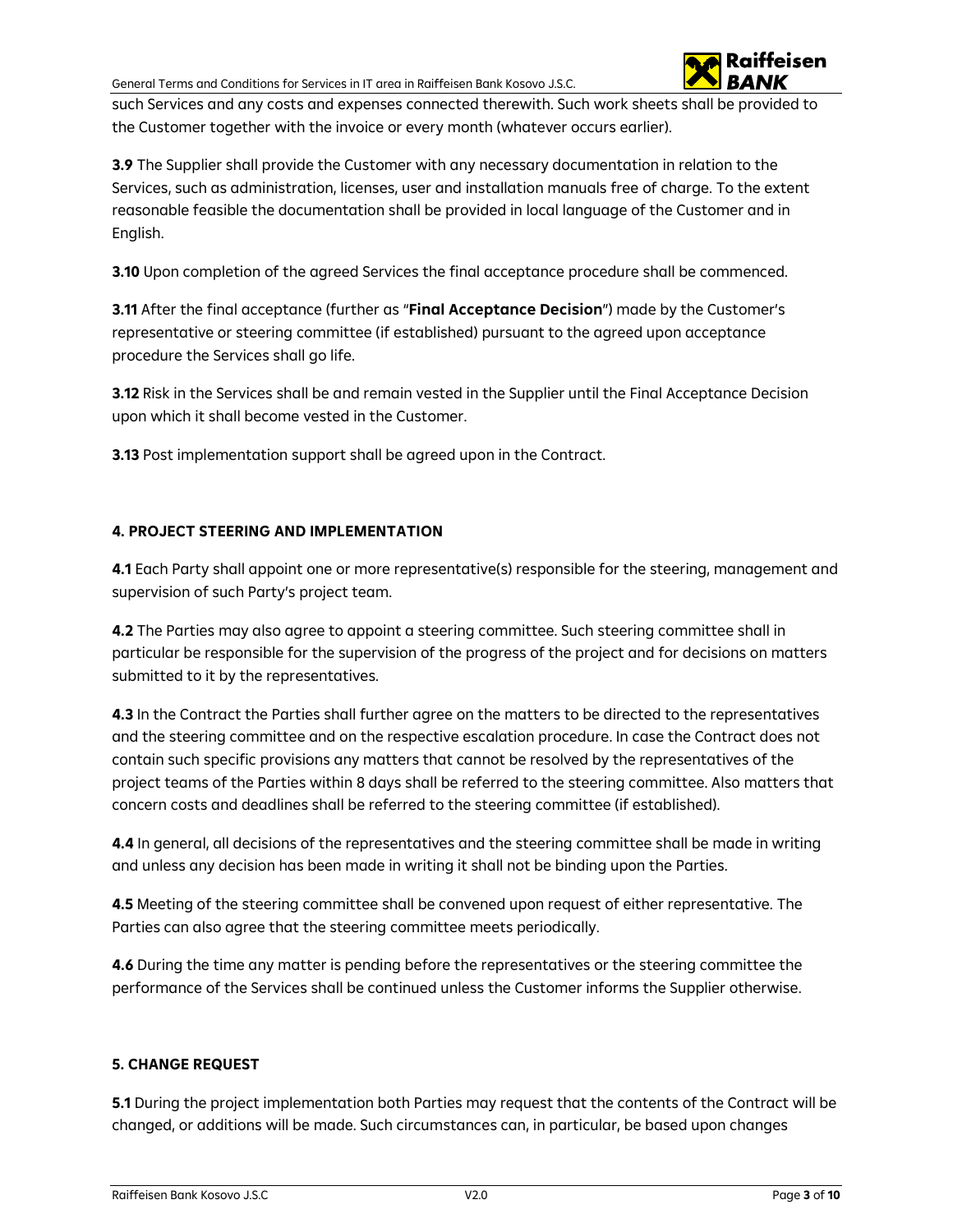

necessary or appropriate for achieving the agreed objective or to adopt the Contract to a changed environment.

**5.2** Changes to the Contract require the written agreement of both Parties to take effect and shall also contain the respective change, the reason for the change and the expected impact of the change on the project.

**5.3** Requests for changes or additions made by the Customer shall be submitted in writing to the Supplier's representatives.

**5.4** If, in the opinion of the Supplier, the changes or additions requested by a Customer may have an effect on deadlines, milestones or costs, such shall be notified to the Customer within 5 working days under detailed and binding indications of the effect on deadlines, milestones or costs, together with a binding reasonable offer. If Customer agrees with the offer of the Supplier, such shall be notified to the Supplier in writing within 14 working days; otherwise the offer of the Supplier shall be deemed denied. Minor change requests of the Customer shall be carried out by the Supplier free of charge.

**5.5** Also the Supplier is entitled to make suggestions for changes addressed to the representative of Customer. The suggestions for changes shall contain, in binding manner, information on any effects on deadlines, milestones or costs. If the representative of the Customer does not approve in writing such suggestion for change within 14 working days, such suggestions shall be deemed denied.

**5.6** A change request shall not be implemented until a respective duly signed agreement of both Parties is in place.

## **6. PAYMENT**

**6.1** After the Goods have been delivered or the Services been performed in conformity with the Contract the Supplier shall issue its invoice.

**6.2** The invoice shall contain at least the following information:

- Name and address of the Supplier and the Customer
- **Unique invoice number**
- Amount and description of Goods and/or Services
- **Purchase Price**
- Purchase Order Number
- **Payment Terms and Payment Date**
- Registration and Tax number of the Supplier and the Customer -VAT (if any)
- Date and Signature of Supplier

**6.3** In case the invoice does not contain all these information the Customer is not required to accept the invoice and the time for payment does not start before the Customer has been provided with an invoice containing all these information.

**6.4** Unless agreed otherwise the agreed Purchase Price for the Goods and/or the Services shall already encompass any VAT or other tax the Supplier is subject to (levies, taxes, duties or other charges) as well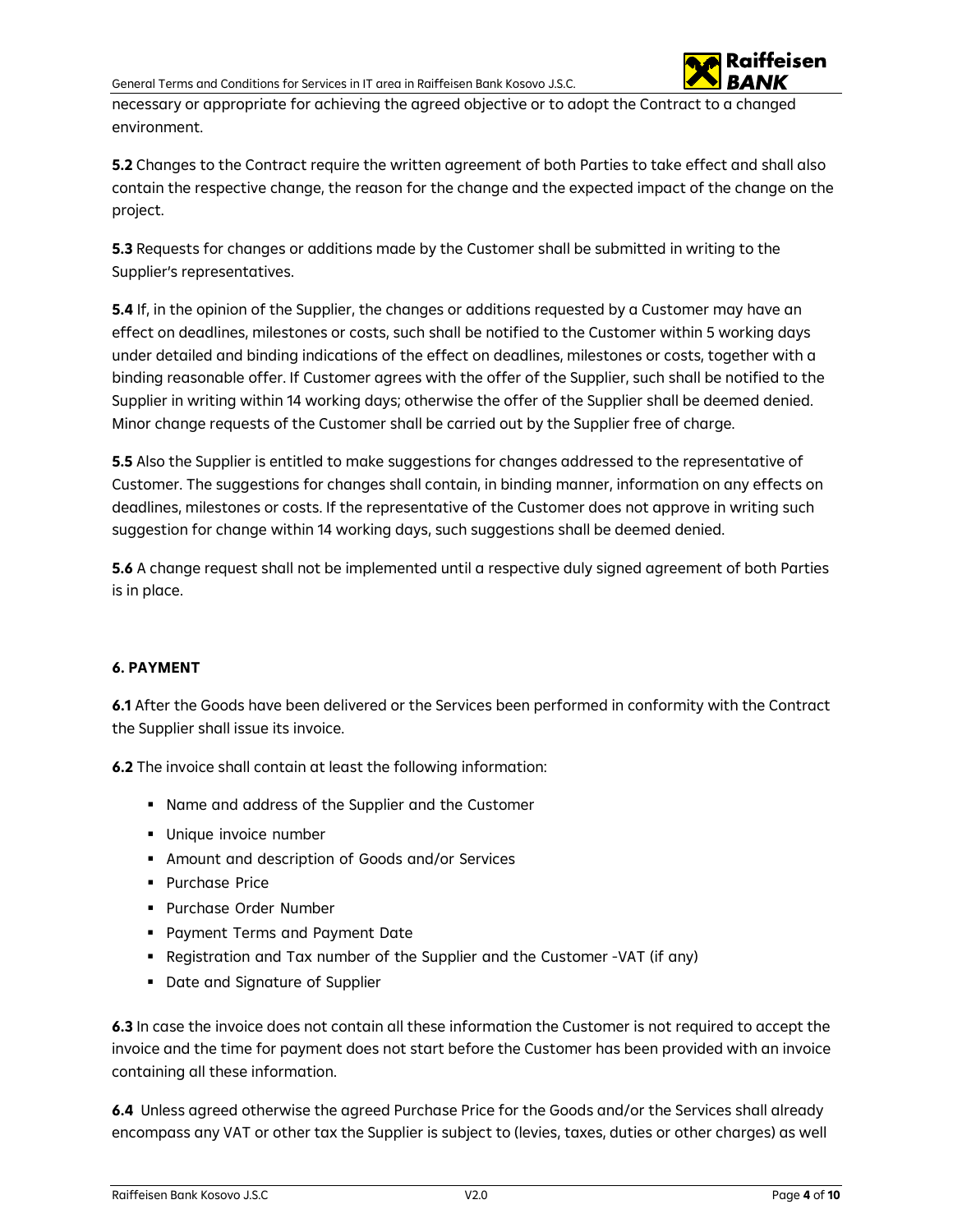

as any other costs due in connection with the Goods or Services (e.g. delivery, packing, handling, insurance, travel expenses, travel time, out-of-pocket costs, accommodation etc.).

**6.5** The Supplier shall provide the Customer with all necessary information in order to avoid any double taxation. In case the Supplier fails to do so all such costs shall be borne by Supplier.

**6.6** The Customer shall settle the accepted invoice within 28 days after its receipt

**6.7** All payments shall be made by bank transfer only to the account of the Supplier held with a bank in the country of the Supplier. Each Party shall bear its own costs in connection with such transfer

**6.8** The Purchase Price shall be denominated in Euro. In exceptional cases the Customer and the Supplier may agree in writing that the Purchase Price shall be denominated in any other currency or that the Purchase Price which is denominated in Euro shall be paid in other currency. In the latter case the Parties shall agree on an exchange rate between Euro and the respective currency before signing the Contract.

# **7. PROPRIETARY RIGHTS AND INFRINGEMENT**

**7.1** The Customer acknowledges that it does not own or will not own any intellectual property rights in the Services. However, any developments made by the Supplier upon request of the Customer shall be for the benefit of the Customer. The Customer is entitled to use any intellectual property rights or licenses of the Supplier in connection with the Services.

**7.2** The Supplier shall indemnify and keep the Customer fully and effectively indemnified against all and any proceedings, actions, claims, demands, costs, expenses (including but not limited to legal costs and disbursements on a solicitor and client basis) losses and damages arising from or incurred by reason of any infringement or alleged infringement of intellectual property rights of any person by reason of the possession or use by the Customer of the Services or any part thereof, provided that the Customer shall notify the Supplier in writing of any such allegation of infringement made to the Customer.

**7.3** The Customer shall at the Supplier's request and expense allow the Supplier to conduct and/or settle all negotiations and litigation resulting from such claims and the costs incurred or recovered in such negotiations and litigations shall be for the Supplier's account. The Customer shall at the Supplier's request give the Supplier such reasonable assistance as the Supplier may require in connection with such negotiations and litigation subject to the Supplier reimbursing all reasonable costs and expenses incurred by the Customer in so doing.

**7.4** In the event of an alleged infringement of intellectual property rights the Supplier shall at its own expense and as soon as reasonably practicable modify or replace the infringing Services or any part thereof to avoid such infringement (provided that any such replacement or modification shall comply with the Contract and be of no lesser functionality than the allegedly infringing material) and the Supplier shall indemnify the Customer against any and all proceedings, actions, claims, demands, costs, expenses (including but not limited to legal costs and disbursements on a solicitor and client basis) losses and damages arising from or incurred by the Customer by reason of the period of such modification or replacement.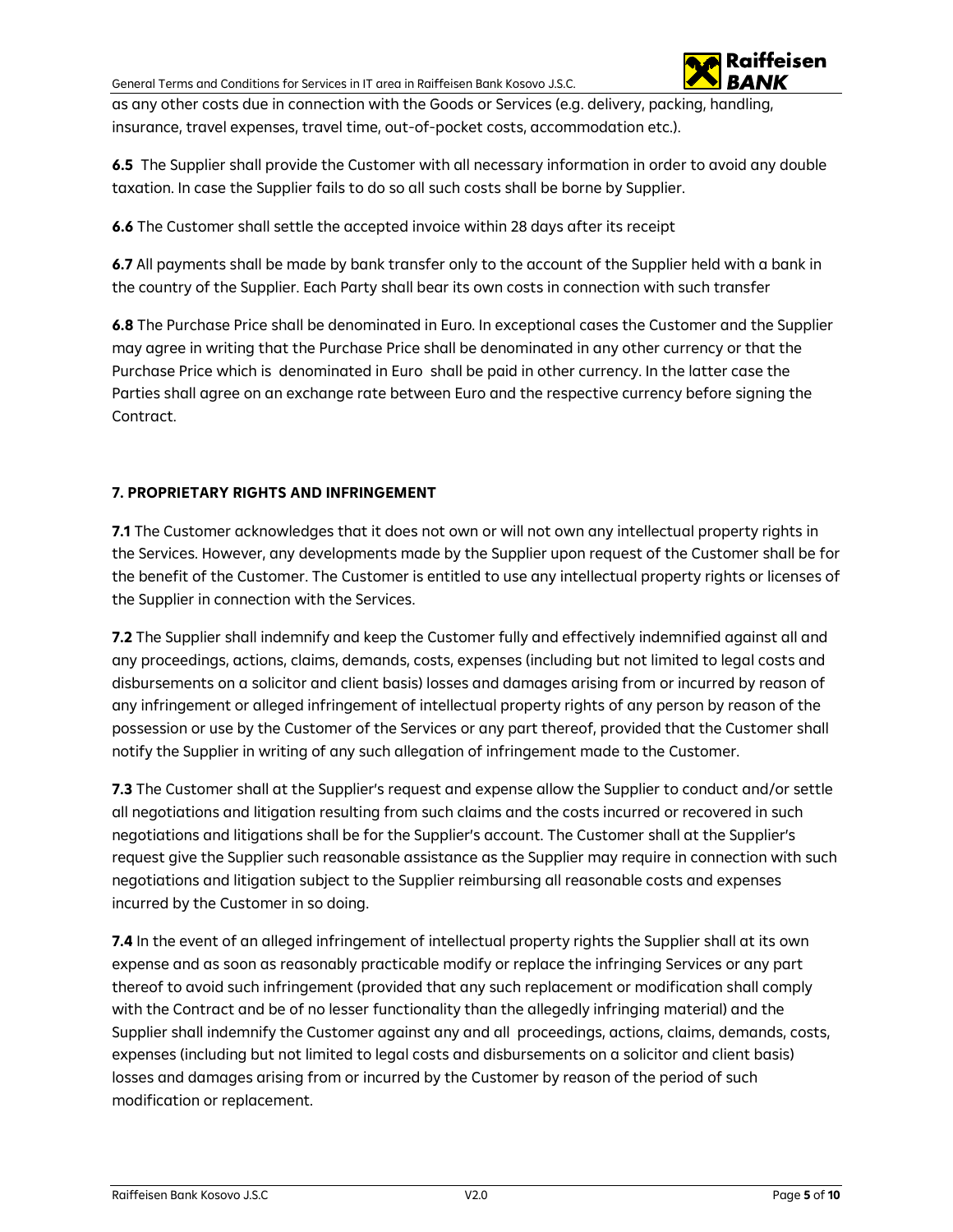

## Non-Performance

**8.1** In case the Services are separable or delivered in several installments the Customer in its sole discretion can decide to apply its right only with regard to the Services not yet performed.

**8.2** The Supplier shall not be entitled to any damage claim in case the Customer rescinds the Contract.

#### Defects of Services Delivered

**8.3** The Supplier warrants that the Services will be performed in the manner agreed upon in the Contract or commonly expected in the ordinary course of business and that the Services comprise the agreed upon quality/specifications and that such Services will be – for the longer of (i) 90 days after performance of the Services and (ii) the tenor of the Contract – free from defects in material and workmanship under normal use and be fit for the agreed use or the purpose commonly expected in the ordinary course of business. The warranty period shall be extended by such period of time, during which the defective Services cannot be used by the Customer in accordance with the Contract due to any defects.

**8.4** In case the Services are performed but not in the manner agreed upon in the Contract or commonly expected in the ordinary course of business or do lack the agreed upon quality/specifications, the Customer shall not be obliged to pay the Purchase Price and shall have the right to request at its sole discretion either (i) the performance of the Services in the manner agreed upon in the Contract or commonly expected in the ordinary course of business, or (ii) a reasonable reduction of the Purchase Price, or (iii) – after providing a reasonable grace period for the performance of the Services in the manner agreed upon in the Contract or commonly expected in the ordinary course of business – rescission of the Contract. All costs in connection with the remedies provided in this Cause 7.4 shall be borne by the Supplier.

#### **9. DEFECT CLASSES AND RESPONSE TIME**

**9.1** After the Final Acceptance Decision, the classification of any error or defects shall be determined by the Customer at the time such error or defect is notified to the Supplier and the Supplier will respond to a fault call report from the Customer in accordance with the following timescales depending on the severity level agreed between the Customer and the Supplier for the fault.

**Defect class 1** means an error in the production environment that inhibits all or a substantial functionality which materially disrupts the Customer's business or substantially all of the Services from functioning in accordance with the Contract. Such error is both severe and mission critical. The Supplier shall provide a phone or e-mail acknowledgement of such defect within 1 hour and an action plan within 4 hours for the development of a patch or work around for such error.

**Defect class 2** means an error in the production environment where major functionality of the Services in inhibited, but such error does not materially disrupt the Customer's business. The Supplier shall provide a phone or e-mail acknowledgement of such defect within 4 hours and an action plan within 12 hours for the development of a patch or work around for such error.

**Defect class 3** means an error in the production environment where a feature of the Services is inhibited, but such error does not materially disrupt the Customer's business. The Supplier shall provide a phone or e-mail acknowledgement of such defect within 4 hours and an action plan within 24 hours for the development of a patch or work around for such error.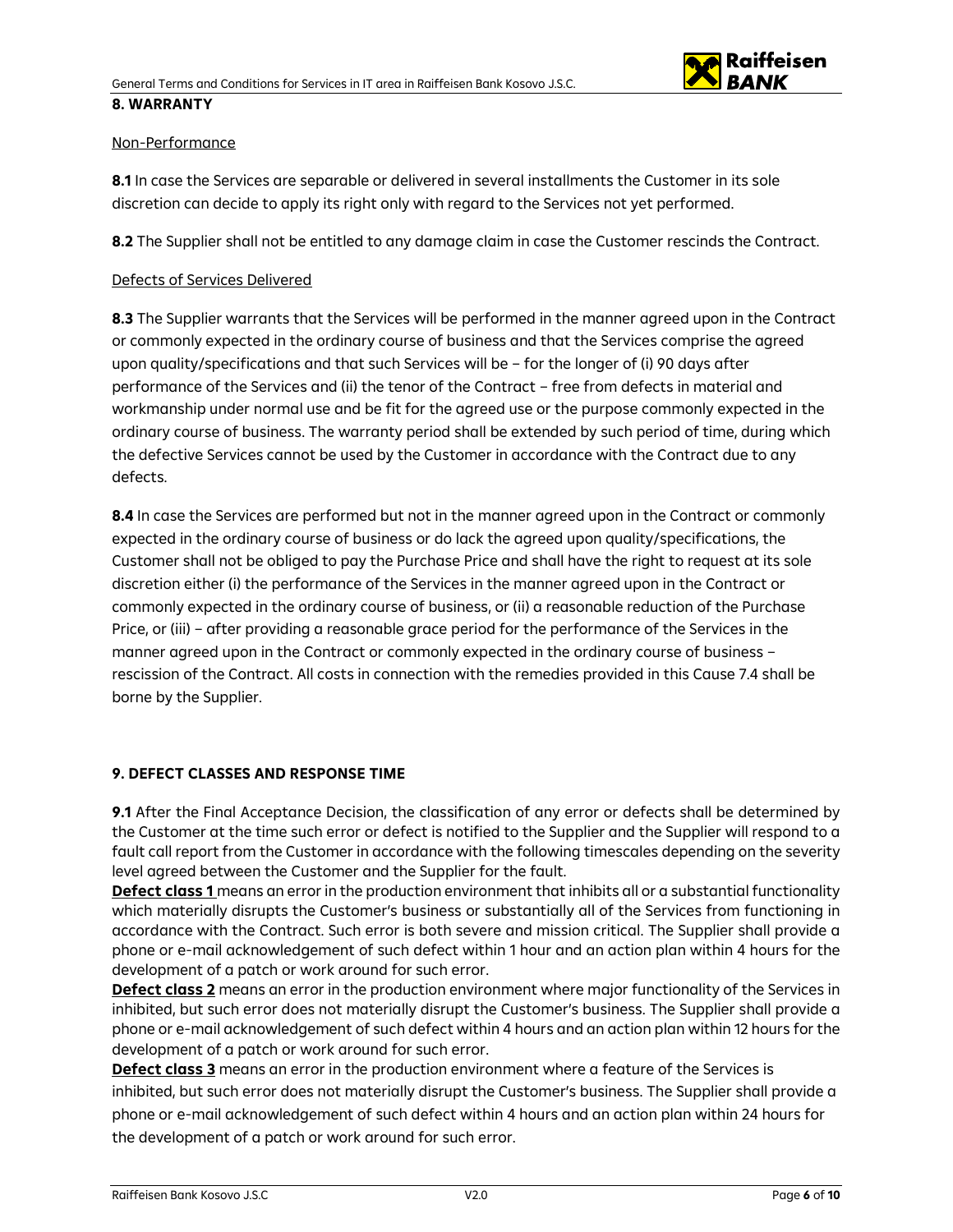

**9.2** The Supplier shall remedy any defects at its own costs unless such defect is caused by operating mistakes of the Customer. In the latter case such remedy services will be charged by the Supplier to the Customer based on applicable pricing terms.

**9.3** In case the Supplier is not able to remedy the defect within a reasonable period of time the Customer shall be entitled to request the remedy of the defect from a different source or a reasonable reduction in the Purchase Price. Any such costs shall be borne by the Supplier. Possible damage claims of the Customer shall remain unaffected.

# **10. TERMINATION**

**10.1** The Customer shall me entitled to rescind the Contract: (a) in accordance with Clause 2.4, 2.5 or 7.4; (b) if the Supplier is or becomes unable to pay its debts as they fall due, or suspends or threatens to suspend making payments with respect to all of its debts, or takes any corporate action, or other steps or legal proceedings are commenced, for its liquidation, termination, dissolution, or reorganisation; or to initiate its bankruptcy or liquidation, either voluntary or compulsory, or a claim is brought to a relevant court to declare either it insolvent (bankrupt), or external management or bankruptcy management is adopted in respect of it, or it is declared bankrupt or goes into liquidation; (c)if for other reasons the Supplier cannot be expected to fulfil its obligations in relation to the Contract; (d)if the adherence to the Contract would cause undue hardship to the Customer due to important reason occurred after the conclusion of the Contract.

**10.2** Possible damage claims of the Customer shall remain unaffected by such rescission.

## **11. IDEMNIFICATION**

**11.1** The **Supplier** shall indemnify and save harmless the Bank, its directors, officers, employees, servants and agents, from and against any and all losses, claims, demands, damages, actions, causes of action, costs and expenses (including legal expenses) the Bank may sustain or incur, arising directly or indirectly by reason of: (a) any breach of this Agreement by the **Supplier**, or any agent, employee, director, officer or sub-Agreement or of the **Supplier**; (b) the acts or omissions of the **Supplier**, or any agent, employee, director, officer or sub-Agreement or of the **Supplier** including any injury to or death of any person or any damage to any and all persons or property, whether deliberate, accidental or through negligence. This indemnity will survive termination of the Agreement.

## **12. SUPPLIER REPRESENTATIONS**

**12.1** The Supplier warrants and represents to the Bank that the Supplier or any of his Sub-contractors, agents or servants have not offered to give or agreed to give to any member, employee or representative of the Bank or any third party any gift or payment, consideration of any kind as an inducement or reward for doing or forbearing to do or for having done or forborne to do any act in relation to the obtaining or execution of this Agreement or for showing or forbearing to show favor or disfavor to any person in relation to this Agreement. Any such practice will be grounds for terminating this Agreement with immediate effect and/or taking any other corrective action as appropriate (including civil or criminal action).

The previous paragraph shall also apply to any change, addendum or amendments to the Agreement.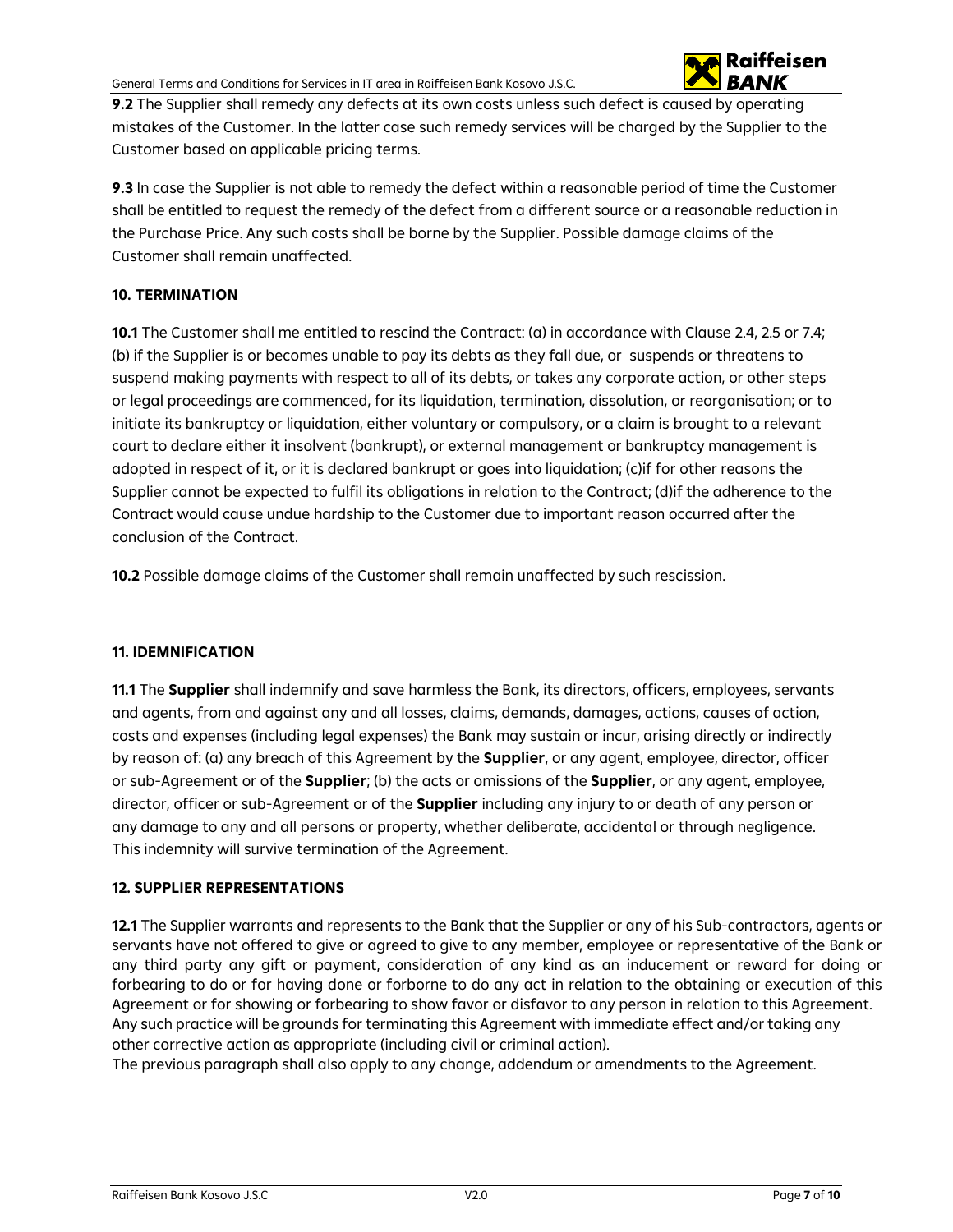

**13.1** The RBKO Non-Disclosure Agreement or RBKO Confidentiality Undertaking concluded between the Supplier and the Customer shall be an inseparable part of the Contract and the respective provisions shall be incorporated into this GTCs mutatis mutandis. Raiffeisen Bank Kosovo processes personal data of natural persons in accordance with the Law no. 06/L-082 for Personal Data Protection and the General Data Protection Regulation 2016/679 (GDPR).

**13.2** Supplier provides its explicit consent to RBKO that the personal data provided or any data that may be available later may be processed or stored for the purpose of performing the Contract to which the Supplier is a party or in order to take steps at the request of both parties prior to entering in a contract , evaluating the tender bid and any other legitimate purpose within the limits of the applicable data protection law.

**13.3** In addition Supplier warrants to RBKO that it has obtained all the necessary consent of their employees, members of their management boards, supervisory board, owners and beneficial owners to disclose their personal data or any other data to RBKO for the purpose of performing the Contract to which the Supplier is a party or in order to take steps at the request of both parties prior to entering in a contract , evaluating the tender bid and any other legitimate purpose within the limits of the applicable data protection law.

**13.4** The Supplier agrees and authorizes the Bank that the personal data provided and any other data which may be available later may be used and exchanged between the members of Raiffeisen Bank Kosovo and its partners inside and outside the country, Central Bank of Kosovo and the entities and institutions authorized by the applicable law for collecting and receiving such data.

## **14. GOVERNING LAW AND JURISDICTION**

**14.1** The Contract and any non-contractual obligations arising out of or in connection with it shall be governed by Kosovo laws without reference to its conflict of laws rules.

**14.2** Any disputes arising out of or in connection with the Contract shall be finally settled by competent courts of Kosovo.

## **15. MISCELLANEOUS**

**15.1** Contract may be executed by the Supplier and the Customer in any number of counterparts, each of which shall constitute an original.

**15.2** The RBKO Non-Disclosure Agreement or RBKO Confidentiality Undertaking concluded between the Supplier and the Customer shall be an inseparable part of the Contract and the respective provisions shall be incorporated into these SITs mutatis mutandis. In addition, the Supplier provides its explicit consent that any data of or in relation to the Supplier may be stored or processed in electronic form and/or used by the Customer within the electronic data processing system of RBI Group within the limits of any applicable data protection law. . Raiffeisen Bank Kosovo processes personal data of natural persons in accordance with the Law no. 06/L-082 for Personal Data Protection and the General Data Protection Regulation 2016/679 (GDPR).

.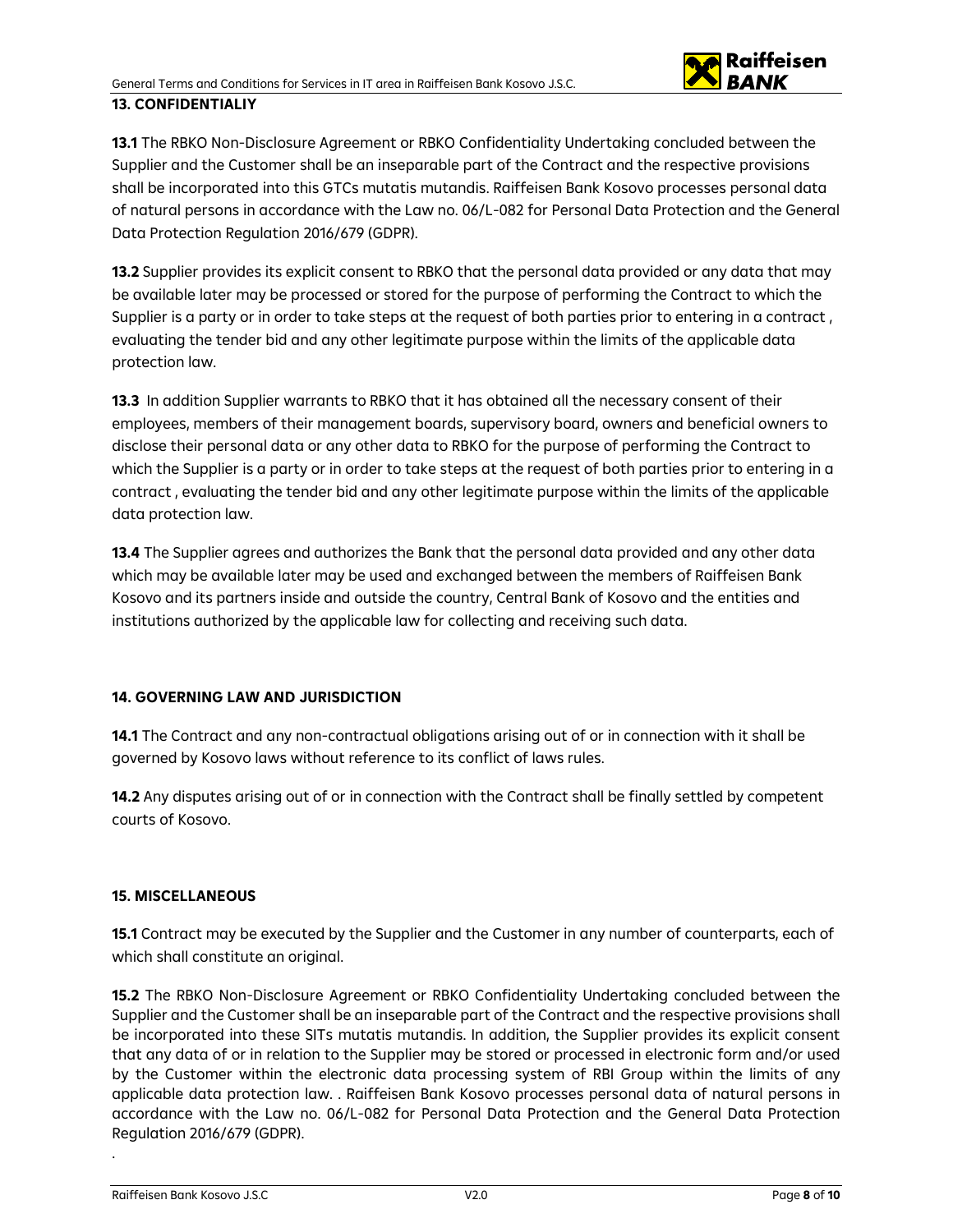

**15.3** The Supplier has taken note of the Raiffeisen Bank International Code of Conduct for Suppliers ("CoC") and agrees that the Customer when entering into the Contract or performing thereunder shall have the right to give precedence to the CoC. However, the Supplier shall not be entitled to rely on, nor to derive any rights from the CoC. The CoC can be reached in link:

# [https://www.raiffeisen-kosovo.com/Uploads/Richtext/Files/Group%20CoC\\_EN.pdf](https://www.raiffeisen-kosovo.com/Uploads/Richtext/Files/Group%20CoC_EN.pdf)

**15.4** The Supplier shall not transfer its rights and obligations in relation to the Contract without the prior written consent of the Customer.

**15.5** The Supplier accepts full and sole responsibility for the payment of all fees, taxes, duties and other charges, including VAT, which are or may be imposed by the governmental or other administrative or tax authorities in compliance with law and regulations applicable in Kosovo.

**15.6** If the Services performed by the Supplier, include royalties and/or licenses, the withholding tax for royalties in compliance with applicable Laws in Kosova, shall be applied and withheld by the Bank and transferred directly to the Kosova tax Administration. Upon Supplier request the Bank shall provide a certificate of tax withholding.

**15.7** In case the Supplier is a consortium or other contractual joint venture the leading partner shall by liable towards the Customer for all and any responsibility regarding the implementation and execution of the Contract, including but not limited to the fulfillment of responsibilities and obligations provided in the Contract, payment of taxes and duties, payment of compensation and indemnification to the Customer etc. regardless of any contrary provision of the consortium agreement or any other agreement or arrangement between the partners. Any official communication regarding execution of the Contract shall be made by the Customer to and through the leading partner.

**15.8** If any provision of the Contract shall be or become partly or wholly void, the remaining conditions will continue to apply. The void provision or the void part of the provision shall be deemed replaced by a legally valid provision, which comes as close as possible to the commercial meaning and purpose of the void provision or void part of the provision. This principle shall also apply mutatis mutandis in case of any contractual gaps.

**15.9** Except if agreed in writing by the Customer any general terms and conditions of the Supplier shall not apply. In case the Customer has agreed in writing that the general terms and conditions of the Supplier shall be applicable the provisions of this SITs and the Contract shall prevail.

**15.10** The Supplier has to comply with all applicable laws, rules and regulations and shall keep the Customer indemnified for any such violation.

**15.11** The Bank reserves the right at any time, including but not limited to during the term of this Agreement to enter into any agreements or arrangements with any other entity or entities for provision of Services, including those describe above.

**15.12** Nothing in this agreement or elsewhere shall obligate the Bank to purchase any amount or quantity of the Services, or to guarantee a minimum purchase of Services

**15.13** The Customer shall not be liable to the Supplier for any damages unless such damages are caused by the Customer's gross negligence or willful misconduct and such damage claims shall be limited to